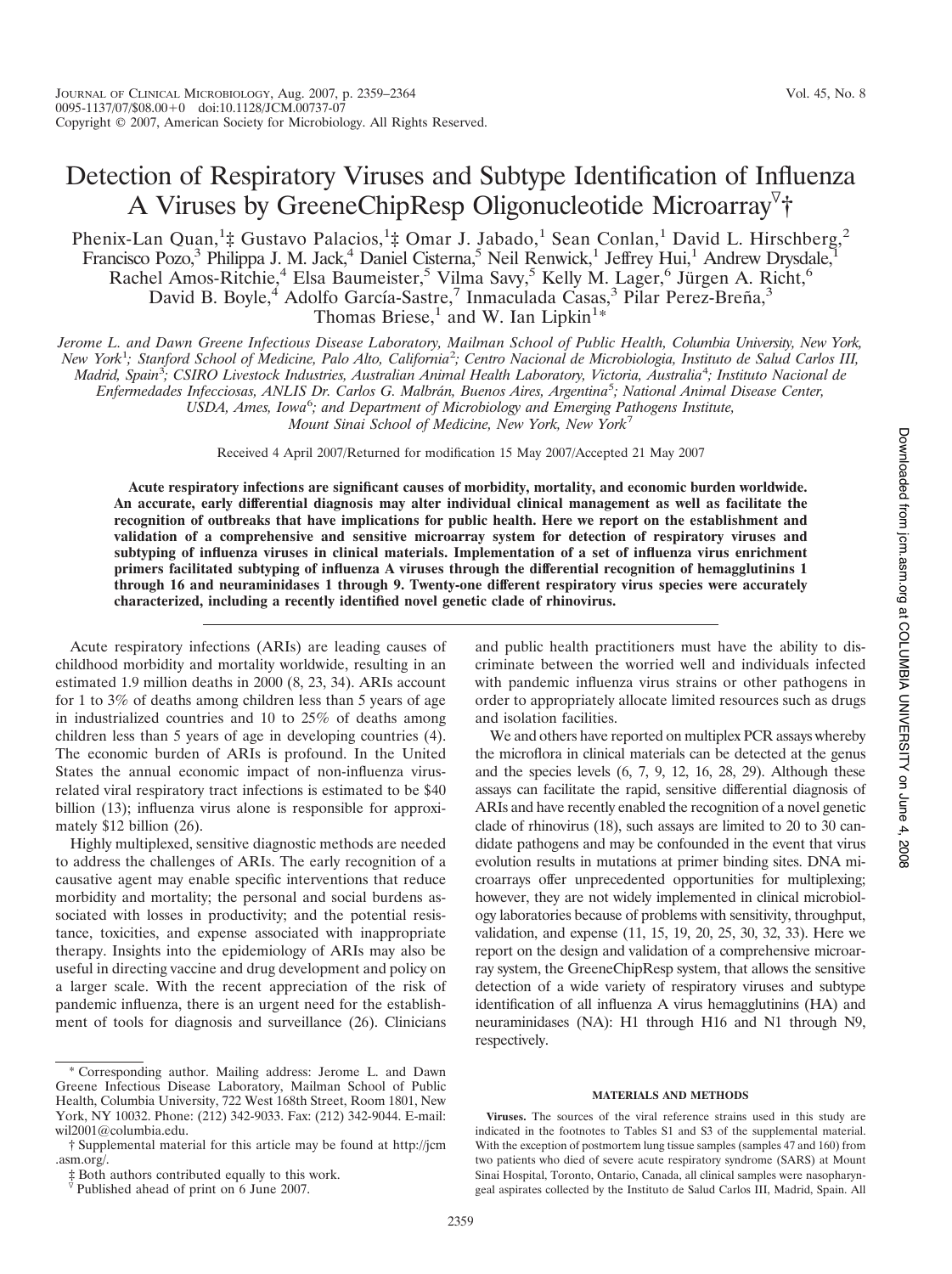nasopharyngeal aspirates were previously assayed for the presence of viral pathogens by multiplex reverse transcription-nested PCR assays (9, 10, 21).

**Sample preparation.** RNA from virus isolates (culture supernatant) and clinical samples was isolated by use of the TriReagent (Molecular Research Center, Cincinnati, OH). DNA was removed from RNA preparations by treatment with DNase I (DNA-free; Ambion, Austin, TX). Reverse transcription reactions were performed with the TaqMan Reverse Transcription Reagents kit (Applied Biosystems, Foster City, CA).

Two protocols were used to amplify templates for the hybridizations with the GreeneChipResp array. In one protocol, first-strand synthesis was initiated with a random octamer linked to a specific artificial primer sequence, 5" GTT TCC CAG TAG GTC TCN NNN NNN N 3" (sequence-independent amplification [SIA] primer) (5). After RNase H digestion, the cDNA was amplified by using a 1:9 mixture of the SIA primer and a primer targeting the specific primer sequence (5' CGC CGT TTC CCA GTA GGT CTC 3'; the CGCC sequence at the 5" end of the primer is included to enhance the annealing of the primer to the template and allow amplification at a higher temperature to increase the efficiency of the PCR). Initial PCR amplification cycles were performed at a low annealing temperature (25°C); subsequent cycles used a stringent annealing temperature (55°C) to favor priming through the specific sequence. The products of this first PCR were then amplified in a second PCR with the specific primer sequence linked to a capture sequence for 3DNA dendrimers that contain more than 300 fluorescent reporter molecules (Genisphere Inc., Hatfield, PA).

When this approach failed with nasopharyngeal aspirates from individuals infected with influenza A virus (FLUAV), influenza B virus (FLUBV), or influenza C virus (FLUCV), we established a modified protocol wherein first-strand synthesis was initiated with the SIA primer doped with a primer mixture containing the same specific sequence linked to FLUAV, FLUBV, and FLUCV sequences representing the conserved termini of influenza virus genome segments (influenza enrichment [IE] primers; 5 pmol per primer).

**Design of IE primers.** Conserved sequences (10 to 14 nucleotides in length) at the 5" end or the 3" end of the published FLUAV, FLUBV, and FLUCV sequences were identified by computer-assisted analysis (MACAW, version 32, software, 1995; NCBI). The minimum number of forward and reverse sequence sets required to cover all available influenza virus sequences was identified (6 for FLUAV, 10 for FLUBV, and 4 for FLUCV; see Table S2 in the supplemental material).

**Design of GreeneChipResp array probes.** The GreeneChipResp system contains probes from the GreeneChipVr array (25) as well as additional probes for the detection and subtyping of FLUAVs. Probes were selected for genera of viral families containing viruses known to cause respiratory illness or symptoms compatible with influenza, such as fever and myalgia. The virus families represented on the GreeneChipResp include the *Adenoviridae*, *Arenaviridae*, *Bunyaviridae*, *Caliciviridae*, *Coronaviridae*, *Flaviviridae*, *Herpesviridae*, *Orthomyxoviridae*, *Paramyxoviridae*, *Parvoviridae*, *Picornaviridae*, *Polyomaviridae*, *Poxviridae*, *Reoviridae*, and *Rhabdoviridae*. Probes for conserved regions of both the structural and the nonstructural genes were selected by using Pfam alignments (http://www .sanger.ac.uk/Software/Pfam/) and the motif-finding strategy MEME (2). Coverage was deemed sufficient when all sequences within an alignment were addressed by at least one probe with no more than five mismatches (25). Probes for FLUAV subtyping were designed by using a database of HA and NA segments constructed from a union of the LANL Influenza Sequence Database (http: //www.flu.lanl.gov) and GenBank (http://www.ncbi.nlm.nih.gov/GenBank/). A two-step process was used. In the first step, 60 nucleotide sequences were generated for every sequence in the FLUAV database by using a sliding-window strategy. In a second step, a set-covering algorithm was applied to this sequence set to select the probes required to cover every sequence within a subtype with a minimum of three probes (14). The 60-mer oligonucleotide arrays were synthesized on slides (70 mm by 20 mm) by using an inkjet deposition system (Agilent Technologies, Palo Alto, CA). Eight arrays can be printed on a single slide (eightplex format). The GreeneChipResp array comprises 14,795 viral probes, of which 4,696 are FLUAV subtyping probes. In addition to the virusspecific probes described above, the array also features 1,000 null probes for background discrimination, landing-light probes for accurate alignment during feature extraction, and internal positive control probes complementary to a green fluorescent protein transcript.

**Microarray hybridization and processing.** The products of the second PCR were added to 30  $\mu$ l of sodium dodecyl sulfate-based hybridization buffer (Genisphere Inc., Hatfield, PA), heated for 10 min at 80°C, and added to the Greene-ChipResp array for hybridization for 16 h at 65°C. After 10-min washes at room temperature in  $6 \times$  SSC (where  $1 \times$  SSC is 0.15 M NaCl plus 0.015 M sodium citrate)–0.005% Triton X-100 and 0.1\$ SSC–0.005% Triton X-100, Cy3 3DNA dendrimers (Genisphere Inc., Hatfield, PA) were added at 65°C for 1 h by using the same hybridization conditions. The slides were washed as described above, air dried, and scanned (Agilent DNA Microarray scanner, Agilent Technologies).

**GreeneLAMP analyses.** The GreeneLAMP algorithm (version 1.0) was created to assess the results of the GreeneChip hybridizations (25). Briefly, the BLASTN program (1) was used to connect the probe sequences on the Greene-ChipResp array to entries in a viral sequence database. Each sequence has a corresponding NCBI taxonomy identifier ID (TaxID), which is in turn mapped to a node in a phylogenetic tree constructed on the basis of the ICTV taxonomy.

Probe intensities were corrected for the background intensity,  $log_2$  transformed, and converted to *Z* scores (and the corresponding *P* values). Positive events were selected as those with a fluorescent signal that was greater than 2 standard deviations above the mean fluorescent signal. Candidate TaxIDs were ranked by combining the *P* values for individual probes (3) for the positive probes within that TaxID. For FLUAV subtyping, probe sequences on the GreeneChipResp array were grouped by subtype rather than TaxID. The FLUAV subtyping probes were then reanalyzed for the FLUAV-positive samples by using the GreeneLAMP algorithm. The rank and positive probe distribution along each gene was then used to determine the subtype.

**Quantitative real-time PCR.** For sensitivity assessments, real-time PCR assays were conducted to determine the viral load in each sample. Reactions were performed in a 25-µl volume by using either a SYBR green or a TaqMan assay (Applied Biosystems). The following cycling conditions were used: 50°C for 2 min and 95°C for 10 min, followed by 45 cycles at 95°C for 15 s and 60°C for 1 min. Real-time PCR assays were performed with previously published primers (22, 24, 27, 31, 35), with the exception of the assay for human parainfluenza virus type 2, for which we used the primer set Taq-908F (5" GGACTTGGAACAAGATGGCCT 3" [forward]), Taq-984R (5" AGCATG AGAGCYTTTAATTTCTGGA 3" [reverse]), and Taq-930T (5" FAM-CAT TGGCTCTTGCAGCATTYTCTGGG-TAMRA 3" [probe]) labeled with the reporter 6-carboxytetramethylrhodamine (FAM; TIB Molbiol, Berlin, Germany). Thermal cycling was performed in an ABI 7300 real-time PCR system (Applied Biosystems).

# **RESULTS**

**Validation of the GreeneChipResp array by using reference strains and tissue culture isolates.** To assess the capacity of the GreeneChipResp array for the detection and subtyping of influenza viruses, we tested 33 FLUAV and FLUBV reference strains of human and animal origin (see Table S1 in the supplemental material). The human strains included 10 FLUAVs (4 H1N1, 2 H2N2, 3 H3N2, and 1 H5N1 strains) and 2 FLUBVs. The avian strains represented strains from chicken, duck, gray teal, gull, mallard, tern, turkey, red-necked stint, rhea, mallard, and shelduck and comprised a repertoire of subtypes, including subtypes H3N8, H4N4, H5N2, H5N9, H6N2, H7N1, H7N3, H7N7, H8N4, H9N2, H10N7, H11N9, H12N9, H13N6, H14N5, H15N9, and H16N3. We also tested H1N1 and H3N2 viruses isolated from swine. Avian, swine, and human influenza virus strains were accurately detected. All 16 HA (H1 through H16) and 9 NA (N1 through N9) FLUAV subtypes tested were correctly identified.

Reference strains represent only a limited fraction of the genetic variability of influenza viruses. Thus, we next tested a panel of 15 circulating human influenza virus strains isolated worldwide since 1998. These included one H1N1 virus [A/Caledonia/20/999(H1N1)-like virus]), seven H3N2 viruses [four A/Sydney/05/97(H3N2)- or A/Panama/2007/99(H3N2) like viruses and three A/Korea/770/02(H3N2)-, A/Fujian/411/ 02(H3N2)-, or A/California/07/04(H3N2)-like viruses], two H5N1 viruses, one H9N2 virus, and four FLUBV strains (B/Yamanashi/166/98-, B/Sichuan/379/99-, B/Hong Kong/330/01-, and B/Shangai/361/02-like strains) (see Table S3 in the supplemental material). All FLUAV and FLUBV strains were accurately identified and correctly subtyped.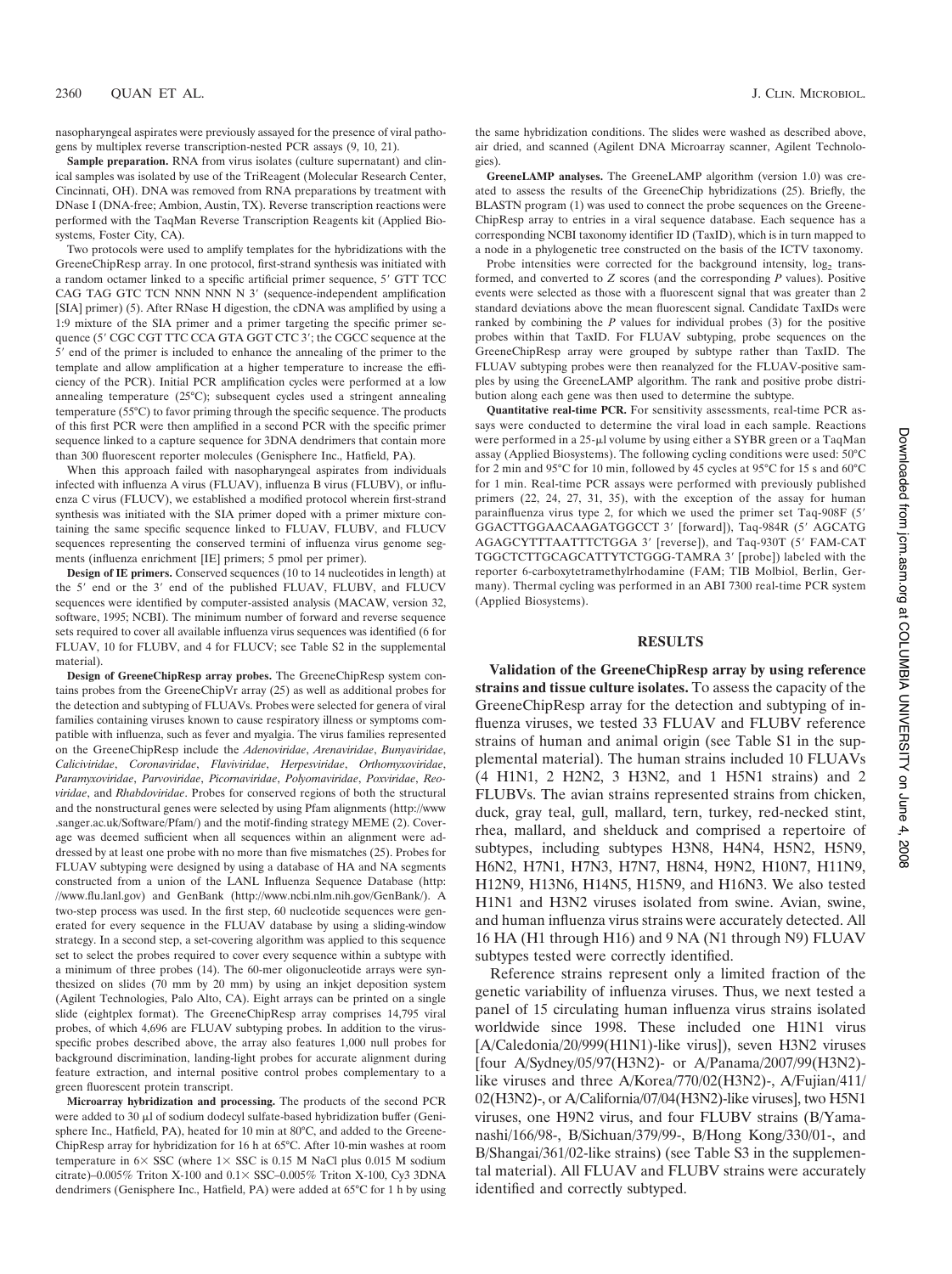TABLE 1. Sensitivity of GreeneChipResp array for detection of non-influenza virus strains

| Virus                                                    | Genus                 | Sensitivity     |
|----------------------------------------------------------|-----------------------|-----------------|
| Human adenovirus E (HAdV-4) <sup>a</sup>                 | <i>Mastadenovirus</i> | $10^{4}$        |
| Human adenovirus C $(HAdV-5)^a$                          | <b>Mastadenovirus</b> | 10 <sup>4</sup> |
| Human respiratory syncytial virus A <sup>a</sup>         | Pneumovirus           | 10 <sup>4</sup> |
| Human respiratory syncytial virus $B^a$                  | Pneumovirus           | 10 <sup>4</sup> |
| Human respiratory syncytial virus $A^b$ (A-2)            | Pneumovirus           | 10 <sup>4</sup> |
| Human respiratory syncytial virus <sup>b</sup> (CH18537) | Pneumovirus           | 10 <sup>4</sup> |
| Human parainfluenza virus 1 <sup>a</sup>                 | Respirovirus          | 10 <sup>4</sup> |
| Human parainfluenza virus $3a$                           | Respirovirus          | $10^{4}$        |
| Human SARS coronavirus <sup>c</sup>                      | Coronavirus           | $10^3$          |
| Human coronavirus <sup>a</sup> (OC43)                    | Coronavirus           | $10^{3}$        |
| Human coronavirus <sup>a</sup> (229E)                    | Coronavirus           | $10^3$          |
| Human enterovirus $A^a$ (HEV71)                          | Enterovirus           | $10^{3}$        |
| Human enterovirus B <sup>a</sup> (E25)                   | Enterovirus           | $10^{3}$        |
| Human enterovirus $B^a$ (E14)                            | Enterovirus           | $10^3$          |
| Human enterovirus $B^a$ (E30)                            | <b>Enterovirus</b>    | $10^3$          |

*<sup>a</sup>* American Type Culture Collection, Manassas, VA. *<sup>b</sup>* Department of Microbiology, Mount Sinai School of Medicine, New

York, NY. *<sup>c</sup>* Jerome L. and Dawn Greene Infectious Disease Laboratory, Mailman School of Public Health, Columbia University, New York, NY.

Because swine are an important reservoir from which new reassortants with the potential to infect humans may emerge, we assayed swine viruses isolated in the United States between 1968 and 2004 (see Table S3 in the supplemental material). All 11 isolates, comprising four H1N1, one H1N2, two H3N1, and four H3N2 viruses, were accurately detected and subtyped.

The GreeneChipResp array also accurately identified other human respiratory viruses, including human adenoviruses C and E; human respiratory syncytial viruses A and B; human parainfluenza viruses 1 and 3; human coronaviruses SARS, OC43, and 229E; and human enteroviruses A and B. The threshold for detection of these viruses is indicated in Table 1.

In summary, a total of 69 viruses comprising 54 FLUAV and FLUBV isolates from human, avian, and swine hosts and 15 human respiratory viruses were tested, identified, and subtyped.

**Validation of the GreeneChipResp array with clinical respiratory specimens.** To further assess the utility of the Greene-ChipResp array in diagnostics, we tested a panel of human respiratory specimens for which the viral burden was known. On the basis of previous work with the panmicrobial Greene-ChipPm array, we set a minimum threshold of 1,000 viral RNA copies for samples carried forward to array analysis (25). By use of this criterion, samples of human SARS coronavirus  $(n =$ 2), human respiratory syncytial virus  $A(n = 8)$ , human respiratory syncytial virus B  $(n = 1)$ , human enterovirus  $(n = 3)$ , human metapneumovirus  $(n = 3)$ , human parainfluenza virus type 2 ( $n = 1$ ), FLUAV ( $n = 18$ ), FLUBV ( $n = 11$ ), and FLUCV  $(n = 2)$  were selected. All non-influenza viruses were amplified to  $10^7$  to  $10^{10}$  copies after random PCR and were detected by array hybridization, as were nonquantitated specimens containing rhinovirus A ( $n = 3$ ), rhinovirus B ( $n = 2$ ), and a recently identified novel rhinovirus clade (rhinovirus NY;  $n = 1$ ) (Table 2). In contrast, influenza viruses amplified inefficiently and were not detected in the array experiments. The efficiency of random priming for amplification of the specific targets is influenced by the length of the target template and the presence of competing nucleic acid templates. Reasoning that a lack of sensitivity might be due to the inefficiency of primer binding to cognate sequences in short genome segments in the context of abundant host nucleic acid, we developed a strategy

TABLE 2. Clinical samples containing common, non-influenza viruses analyzed by GreeneChipResp array

| Sample identifier  | Virus                               | Origin      | Initial RNA copy no. <sup>a</sup> | Copy no. after $PCRb$ |
|--------------------|-------------------------------------|-------------|-----------------------------------|-----------------------|
| 47                 | Human SARS coronavirus              | Lung tissue | $3.32 \times 10^{6}$              | $3.467 \times 10^8$   |
| 160                | Human SARS coronavirus              | Lung tissue | $5.98 \times 10^{5}$              | $1.192 \times 10^8$   |
| 23                 | Human enterovirus                   | Nasal swab  | $5.84 \times 10^{5}$              | $1.44 \times 10^{10}$ |
| SO4475             | Human enterovirus                   | Nasal swab  | $2.60 \times 10^3$                | $7.80 \times 10^6$    |
| SO4505             | Human enterovirus                   | Nasal swab  | $1.40 \times 10^{3}$              | $1.20 \times 10^8$    |
| SO4705             | Human metapneumovirus               | Nasal swab  | $2.15 \times 10^3$                | $9.27 \times 10^{7}$  |
| SO4743             | Human metapneumovirus               | Nasal swab  | $1.11 \times 10^3$                | $1.05 \times 10^{7}$  |
| SO5197             | Human metapneumovirus               | Nasal swab  | $1.70 \times 10^3$                | $1.55 \times 10^8$    |
| SO4512             | Human respiratory syncytial virus A | Nasal swab  | $7.89 \times 10^{2}$              | $3.79 \times 10^{7}$  |
| SO4606             | Human respiratory syncytial virus A | Nasal swab  | $7.68 \times 10^3$                | $4.48 \times 10^{8}$  |
| SO4614             | Human respiratory syncytial virus A | Nasal swab  | $4.84 \times 10^{3}$              | $3.27 \times 10^{9}$  |
| SO4632             | Human respiratory syncytial virus A | Nasal swab  | $2.30 \times 10^4$                | $9.87 \times 10^8$    |
| SO4650             | Human respiratory syncytial virus A | Nasal swab  | $1.18 \times 10^{4}$              | $1.26 \times 10^8$    |
| SO4695             | Human respiratory syncytial virus A | Nasal swab  | $1.41 \times 10^3$                | $6.14 \times 10^{9}$  |
| SO4698             | Human respiratory syncytial virus A | Nasal swab  | $1.06 \times 10^3$                | $1.47 \times 10^{9}$  |
| SO4713             | Human respiratory syncytial virus B | Nasal swab  | $3.58 \times 10^{4}$              | $3.64 \times 10^{9}$  |
| SO4923             | Human rhinovirus A                  | Nasal swab  | ND <sup>c</sup>                   | ND                    |
| SO4928             | Human rhinovirus A                  | Nasal swab  | ND                                | ND                    |
| SO4866             | Human rhinovirus A                  | Nasal swab  | ND                                | ND                    |
| SO4898             | Human rhinovirus B                  | Nasal swab  | ND                                | ND                    |
| SO4900             | Human rhinovirus B                  | Nasal swab  | ND                                | ND                    |
| SO <sub>4897</sub> | Human rhinovirus $NY^d$             | Nasal swab  | ND                                | ND                    |
| SO4480             | Human parainfluenza 2               | Nasal swab  | $1.42 \times 10^5$                | $1.44 \times 10^{10}$ |
| SO4504             | Human parainfluenza 2               | Nasal swab  | $2.53 \times 10^{4}$              | $3.55 \times 10^{9}$  |

<sup>*a*</sup> Viral RNA copy number measured by real-time PCR.<br><sup>*b*</sup> Viral cDNA copy number measured by real-time PCR after random amplification.<br><sup>*c*</sup> ND, not done.<br>*<sup><i>d*</sup> Novel genetic clade of rhinovirus recently identified in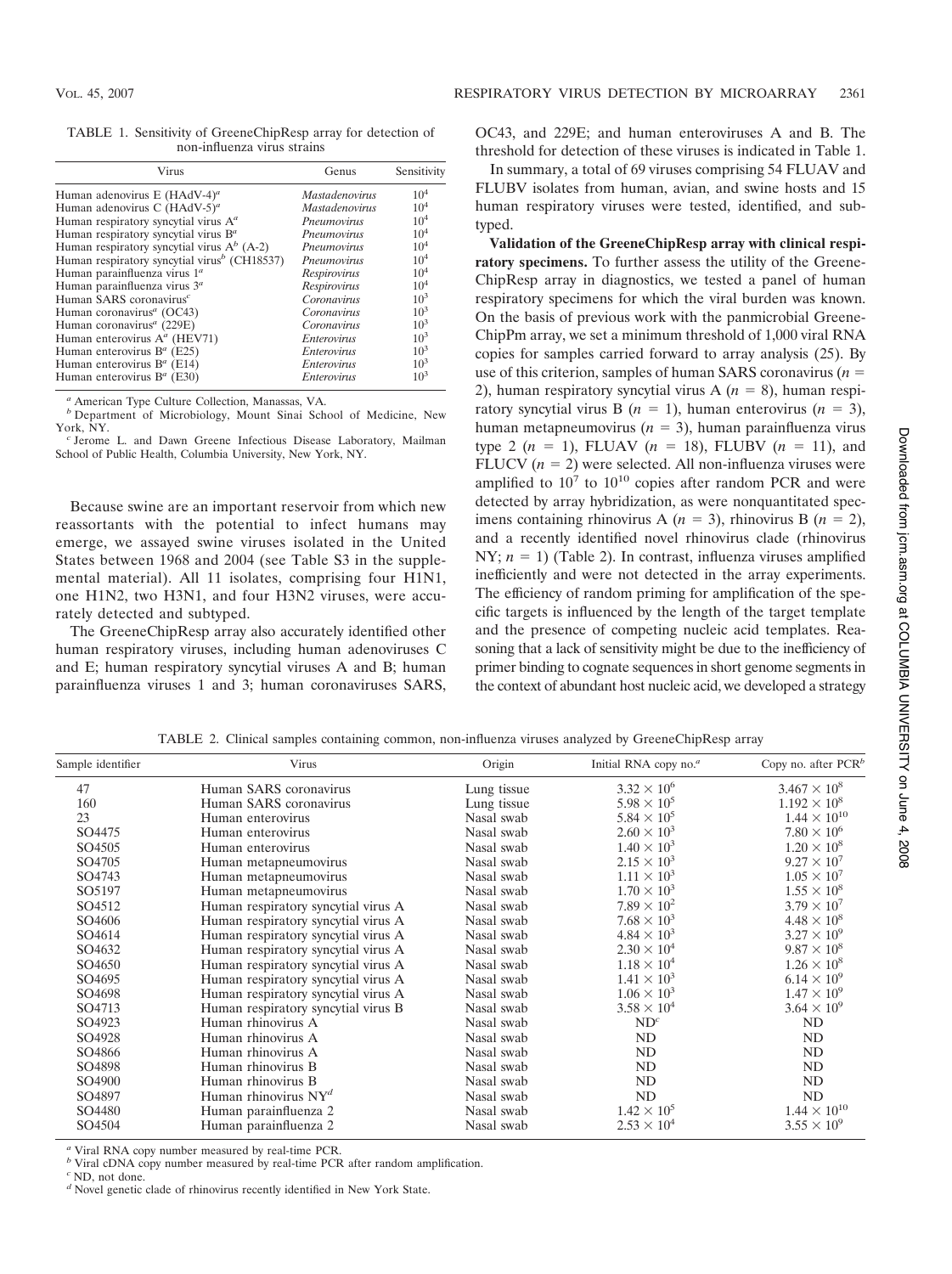TABLE 3. Clinical samples containing influenza virus analyzed and subtyped by GreeneChipResp array

| <b>Initial RNA</b><br>copy no. <sup>a</sup> | Copy no.<br>after PCR <sup>b</sup> | Type                                                                                                                                                                  | Subtype     |
|---------------------------------------------|------------------------------------|-----------------------------------------------------------------------------------------------------------------------------------------------------------------------|-------------|
|                                             |                                    |                                                                                                                                                                       |             |
| $6.95 \times 10^{4}$                        | $2.48 \times 10^{9}$               | <b>FLUAV</b>                                                                                                                                                          | H3N2        |
| $9.25 \times 10^3$                          | $1.10 \times 10^{9}$               | <b>FLUAV</b>                                                                                                                                                          | H3N2        |
| $4.89 \times 10^3$                          | $2.79 \times 10^{9}$               | <b>FLUAV</b>                                                                                                                                                          | H3N2        |
| $5.55 \times 10^4$                          | $8.41 \times 10^{9}$               | <b>FLUAV</b>                                                                                                                                                          | H3N2        |
| $2.88 \times 10^{5}$                        |                                    | <b>FLUAV</b>                                                                                                                                                          | H1N1        |
| $1.71 \times 10^{5}$                        |                                    | <b>FLUAV</b>                                                                                                                                                          | H3N2        |
| $1.45 \times 10^{6}$                        | $7.96 \times 10^{10}$              | <b>FLUAV</b>                                                                                                                                                          | <b>H3N2</b> |
| $1.09 \times 10^{5}$                        |                                    | <b>FLUAV</b>                                                                                                                                                          | H3N2        |
| $4.37 \times 10^{5}$                        | $2.61 \times 10^{10}$              | <b>FLUAV</b>                                                                                                                                                          | <b>H3N2</b> |
| $1.15 \times 10^{5}$                        | $2.05 \times 10^{9}$               | <b>FLUAV</b>                                                                                                                                                          | H3N2        |
| $3.58 \times 10^{7}$                        | $1.79 \times 10^{10}$              | <b>FLUAV</b>                                                                                                                                                          | H3N2        |
| $8.83 \times 10^{3}$                        | $6.69 \times 10^8$                 | <b>FLUAV</b>                                                                                                                                                          | H3N2        |
| $1.25 \times 10^4$                          | $1.02 \times 10^{10}$              | <b>FLUAV</b>                                                                                                                                                          | H3N2        |
| $4.58 \times 10^{4}$                        | $2.11 \times 10^{10}$              | <b>FLUAV</b>                                                                                                                                                          | H3N2        |
| $1.69 \times 10^{4}$                        |                                    | <b>FLUAV</b>                                                                                                                                                          | H3N2        |
| $6.34 \times 10^{4}$                        |                                    | <b>FLUAV</b>                                                                                                                                                          | H3N2        |
| $2.21 \times 10^4$                          | $4.64 \times 10^{10}$              | <b>FLUAV</b>                                                                                                                                                          | <b>H1N1</b> |
| $3.67 \times 10^{3}$                        |                                    | <b>FLUAV</b>                                                                                                                                                          | H3N2        |
|                                             |                                    |                                                                                                                                                                       |             |
| $7.94 \times 10^{6}$                        | $3.21 \times 10^{9}$               | <b>FLUBV</b>                                                                                                                                                          | $NA^d$      |
| $3.45 \times 10^{4}$                        | $9.67 \times 10^8$                 | <b>FLUBV</b>                                                                                                                                                          | <b>NA</b>   |
| $1.47 \times 10^{3}$                        | $3.11 \times 10^8$                 | <b>FLUBV</b>                                                                                                                                                          | <b>NA</b>   |
| $6.34 \times 10^{5}$                        | $5.43 \times 10^8$                 | <b>FLUBV</b>                                                                                                                                                          | <b>NA</b>   |
| $5.94 \times 10^{4}$                        | $7.90 \times 10^8$                 | <b>FLUBV</b>                                                                                                                                                          | <b>NA</b>   |
| $2.06 \times 10^5$                          |                                    | <b>FLUBV</b>                                                                                                                                                          | <b>NA</b>   |
| $2.08 \times 10^{4}$                        | $5.20 \times 10^8$                 | <b>FLUBV</b>                                                                                                                                                          | <b>NA</b>   |
| $3.67 \times 10^{3}$                        | $5.56 \times 10^8$                 | <b>FLUBV</b>                                                                                                                                                          | NA          |
| $4.17 \times 10^{4}$                        | $8.10 \times 10^{9}$               | <b>FLUBV</b>                                                                                                                                                          | <b>NA</b>   |
| $8.90 \times 10^{3}$                        | $6.57 \times 10^8$                 | <b>FLUBV</b>                                                                                                                                                          | NA          |
| $5.32 \times 10^{4}$                        | $9.65 \times 10^{9}$               | <b>FLUBV</b>                                                                                                                                                          | <b>NA</b>   |
|                                             |                                    |                                                                                                                                                                       |             |
| $ND^e$                                      | ND                                 | <b>FLUCV</b>                                                                                                                                                          | NA          |
| ND                                          | N <sub>D</sub>                     | <b>FLUCV</b>                                                                                                                                                          | <b>NA</b>   |
|                                             |                                    | $1.07\times10^{10}$<br>$8.60 \times 10^{9}$<br>$2.76 \times 10^{9}$<br>$1.23 \times 10^{9}$<br>$2.11 \times 10^{10}$<br>$6.50 \times 10^{10}$<br>$2.31 \times 10^{9}$ |             |

*<sup>a</sup>* Viral RNA copy number measured by real-time PCR. *<sup>b</sup>* Viral cDNA copy number measured by real-time PCR after random amplification in the presence of influenza enrichment primer. *<sup>c</sup>* Sample <sup>4680</sup> contains FLUAV and FLUCV. *<sup>d</sup>* NA, not applicable. *<sup>e</sup>* ND, not done.

for the enrichment of influenza virus sequences. SIA primers were supplemented at the reverse transcription step with primers designed to bind to the conserved terminal sequences of the FLUAV, FLUBV, and FLUCV genome segments (see the sequences of the IE primers in Table S2 in the supplemental material). By using the modified influenza virus enrichment protocol, all 18 FLUAVs, 11 FLUBVs, and 2 FLUCVs were accurately detected on the GreeneChipResp array (Table 3). In addition, all FLUAV specimens were correctly subtyped as H3N2  $(n = 16)$ and H1N1 ( $n = 2$ ). The addition of the IE primer did not reduce the sensitivity of detection of other respiratory viruses (data not shown).

#### **DISCUSSION**

We have established a comprehensive, sensitive microarray that allows the detection of respiratory viruses and identification of the species of influenza virus. It has been validated with isolates representing the 16 HA and 9 NA influenza virus A

subtypes; influenza viruses circulating in the human population since 1998; 30 nasopharyngeal aspirates from individuals infected with FLUAV, FLUBV, or FLUCV; and 22 nasopharyngeal aspirate specimens and 2 lung specimens from individuals infected with other common respiratory viruses, including human SARS coronavirus, human enterovirus, human rhinovirus, human metapneumovirus, human respiratory syncytial virus A and B, and human parainfluenza virus 2. To our knowledge, the GreeneChipResp array is the first platform with the capacity to identify all known FLUAV subtypes.

Several DNA microarrays reported for detection and characterization of respiratory viruses have been described (11, 15, 19, 20, 25, 30, 33). However, none other than the Greene-ChipResp array addresses the full complement of viruses known to be associated with respiratory diseases. Furthermore, because other microarrays designed for the typing and subtyping of influenza viruses have focused on the subset comprising the circulating strains currently implicated in human disease (H1N1, H1N2, H3N2, H5N1, and FLUBV), they do not have the capacity to detect either the advent of a new strain representing one or more of the remaining 13 HA and 7 NA FLUAV subtypes or H2N2, a subtype that circulated in the human population from 1957 to 1968 (17).

Sensitivity is a critical parameter in the implementation of a DNA array technology. Thus, sample nucleic acids are typically processed for pathogen-specific multiplex or randomly primed amplification prior to hybridization. Pathogen-specific priming may be more sensitive but may not amplify targets in instances of primer/template mismatches. Randomly primed amplification allows the detection of a wider variety of pathogen targets but may reduce the sensitivity of the assay. The system that we describe circumvents the limitations of these earlier approaches: random priming allows unbiased amplification of all templates in a sample; and the addition of agent-specific primers enriches for the presence of sequences that are present in low copy number or that may fail to amplify efficiently due to competition between the target of interest and other nucleic acids in the sample or, in viruses like influenza virus with segmented genomes, a template length too short to allow robust priming with random primers.

The majority of respiratory arrays rely on reporter molecules that are directly incorporated into primers or amplification products. In contrast, the GreeneChipResp system uses an indirect dendrimer labeling method whereby the signal is enhanced by the presence of  $>300$  fluorescent reporter molecules in each probe-target hybridization. In concert, the use of primer pools designed for influenza virus target enrichment and the application of dendrimer technology yield a sensitivity in the range of 1,000 RNA molecules with nasopharyngeal aspirates.

Despite these advantages, the GreeneChipResp array cannot be considered a stand-alone diagnostic platform. The first limitation is that neither our array nor the other arrays used for microbial surveillance are quantitative. In transcript profiling or genome copy microarrays, probes and amplification protocols have been optimized to allow the signal intensity to be used to estimate the relative concentration of a genetic target in a sample. In contrast, the signal intensity in microbial surveillance arrays reflects the differences in probe and target complementarity as well as the differences in the efficiency of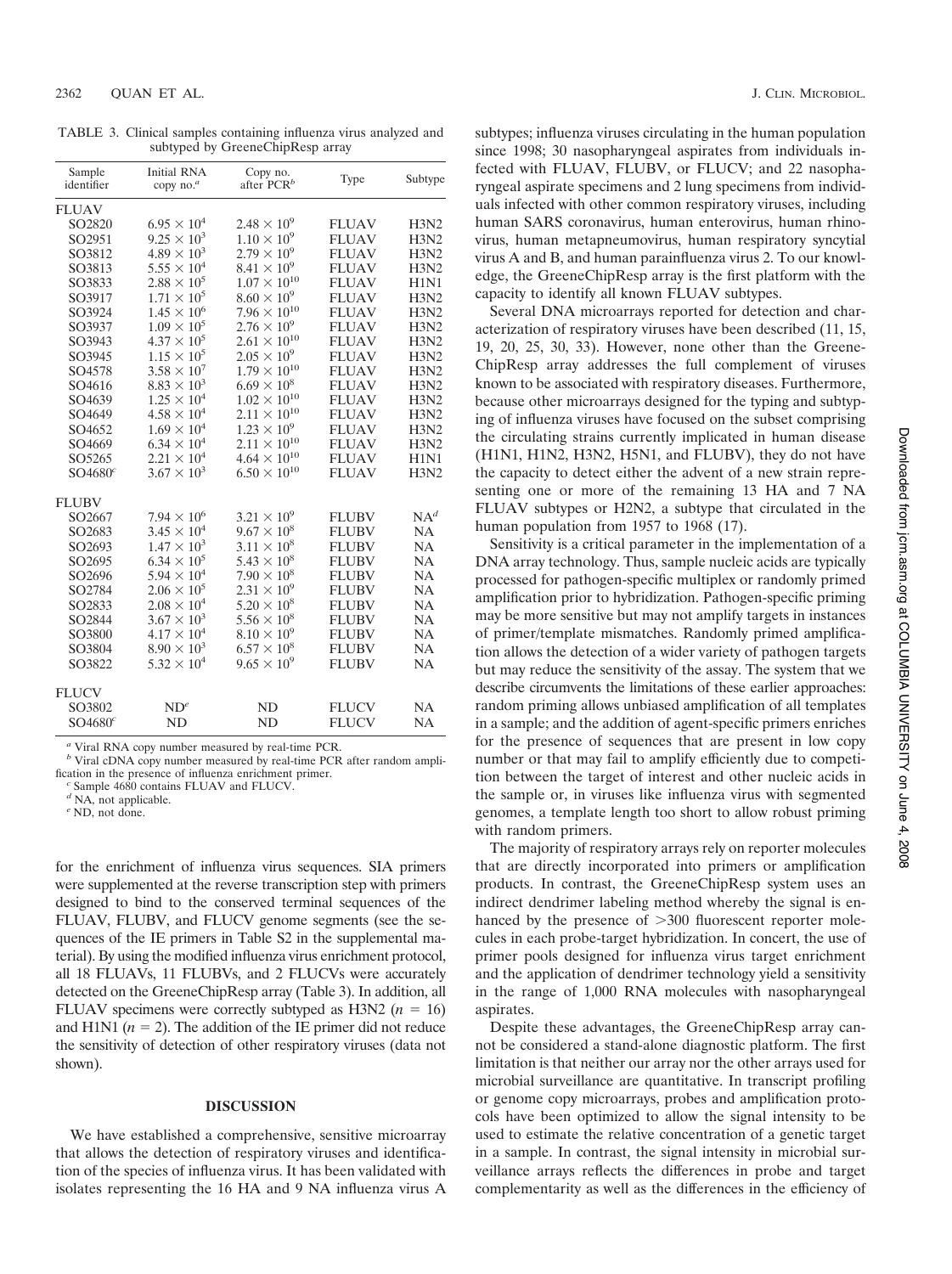amplification of different targets; furthermore, there is no internal standard for estimation of the viral burden on the basis of the relative signal intensity obtained with microbial and control probes. A second limitation is the absence of probes for nonviral pathogens. We recently reported on a panmicrobial oligonucleotide array (the GreeneChipPm array) (25) that contains probes for vertebrate viruses, bacteria, fungi, and parasites. Although a comprehensive array that includes the probes for broad detection, species identification, and subtyping of potential respiratory pathogens could be fabricated, the cost of such an array might be a barrier to its use. We currently print eight GreeneChipResp arrays per slide (70 mm by 20 mm) at a cost of \$75 per array. Moving to the probe density required for the inclusion of respiratory bacteria and fungi would increase the cost to \$300 per array. A third limitation is the absence of sequence information that may be important for detailed phylogenetic analyses and monitoring of vaccine efficacy or for drug resistance markers. This challenge has been elegantly addressed by Stenger and colleagues through use of a tiling array (19, 33); however, the probe density required for a tiling array for all respiratory pathogens cannot be achieved with existing technology.

We view DNA microarrays as one in a suite of tools to be used for infectious disease diagnosis and surveillance. Our strategy is to begin with a highly multiplexed PCR method such as the MassTag PCR (6) that can survey for the presence of up to 30 different agents in 6 h at a supply cost of \$12 per assay. If this approach fails to yield candidate organisms, we move to microarray analyses, wherein thousands of candidates are screened in 16 h at a cost of \$100 or \$325 per assay (the total supply costs for the GreeneChipResp and the GreeneChipPm arrays, respectively). In instances where GreeneChip analyses are not fruitful, we have used unbiased high-throughput sequencing systems to identify novel pathogens; however, the cost and effort required to do so preclude an investment in such systems until after other strategies are exhausted. The detection of a candidate pathogen is only one step toward proving causation. Judgment in assessing biological plausibility and relevance will become increasingly important, given the breadth and sensitivities of the new surveillance technologies, the myriad mechanisms for microbial pathogenesis, and the fact that infection may be asymptomatic.

## **ACKNOWLEDGMENTS**

The work reported here was supported by National Institutes of Health awards AI062705, U01AI070411, HL083850-01, AI51292, AI056118, AI55466, and U54AI57158 (to W. I. Lipkin, Northeast Biodefense Center).

We thank Ruben Donis, Gerry Harnett, Anthony Mazzuli, and David Williams for the specimens used for assay development and validation. We also thank Cassandra Kirk, Estela Fernandez, and Eric M. Leproust for technical support and advice.

# **REFERENCES**

- 1. **Altschul, S. F., and D. J. Lipman.** 1990. Protein database searches for multiple alignments. Proc. Natl. Acad. Sci. USA **87:**5509–5513.
- 2. **Bailey, T. L., and C. Elkan.** 1995. The value of prior knowledge in discovering motifs with MEME, p. 21–29. Proc. 3rd Int. Conf. Intell. Syst. Mol. Biol. AAAI Press, Menlo Park, CA.
- 3. **Bailey, T. L., and M. Gribskov.** 1998. Combining evidence using p-values: application to sequence homology searches. Bioinformatics **14:**48–54.
- 4. **Benguigui, Y., F. J. Lopez Antunano, G. Schmunis, and J. Yunes (ed.).** 1999. Respiratory infections in children. Series HCT/AIEPI-1.I. Pan American Health Organization, Washington, DC.
- 5. **Bohlander, S. K., R. Espinosa III, M. M. Le Beau, J. D. Rowley, and M. O. Diaz.** 1992. A method for the rapid sequence-independent amplification of microdissected chromosomal material. Genomics **13:**1322–1324.
- 6. **Briese, T., G. Palacios, M. Kokoris, O. Jabado, Z. Liu, N. Renwick, V. Kapoor, I. Casas, F. Pozo, R. Limberger, P. Perez-Brena, J. Ju, and W. I. Lipkin.** 2005. Diagnostic system for rapid and sensitive differential detection of pathogens. Emerg. Infect. Dis. **11:**310–313.
- 7. **Brunstein, J., and E. Thomas.** 2006. Direct screening of clinical specimens for multiple respiratory pathogens using the Genaco respiratory panels 1 and 2. Diagn. Mol. Pathol. **15:**169–173.
- 8. **Cashat-Cruz, M., J. J. Morales-Aguirre, and M. Mendoza-Azpiri.** 2005. Respiratory tract infections in children in developing countries. Semin. Pediatr. Infect. Dis. **16:**84–92.
- 9. **Coiras, M. T., J. C. Aguilar, M. L. Garcia, I. Casas, and P. Perez-Brena.** 2004. Simultaneous detection of fourteen respiratory viruses in clinical specimens by two multiplex reverse transcription nested-PCR assays. J. Med. Virol. **72:**484–495.
- 10. **Coiras, M. T., P. Perez-Brena, M. L. Garcia, and I. Casas.** 2003. Simultaneous detection of influenza A, B, and C viruses, respiratory syncytial virus, and adenoviruses in clinical samples by multiplex reverse transcription nested-PCR assay. J. Med. Virol. **69:**132–144.
- 11. **Dawson, E. D., C. L. Moore, J. A. Smagala, D. M. Dankbar, M. Mehlmann, M. B. Townsend, C. B. Smith, N. J. Cox, R. D. Kuchta, and K. L. Rowlen.** 2006. MChip: a tool for influenza surveillance. Anal. Chem. **78:**7610–7615.
- 12. **Fan, J., K. J. Henrickson, and L. L. Savatski.** 1998. Rapid simultaneous diagnosis of infections with respiratory syncytial viruses A and B, influenza viruses A and B, and human parainfluenza virus types 1, 2, and 3 by multiplex quantitative reverse transcription-polymerase chain reaction-enzyme hybridization assay (Hexaplex). Clin. Infect. Dis. **26:**1397–1402.
- 13. **Fendrick, A. M., A. S. Monto, B. Nightengale, and M. Sarnes.** 2003. The economic burden of non-influenza-related viral respiratory tract infection in the United States. Arch. Intern. Med. **163:**487–494.
- 14. **Jabado, O. J., G. Palacios, V. Kapoor, J. Hui, N. Renwick, J. Zhai, T. Briese, and W. I. Lipkin.** 2006. Greene SCPrimer: a rapid comprehensive tool for designing degenerate primers from multiple sequence alignments. Nucleic Acids Res. **34:**6605–6611.
- 15. **Kessler, N., O. Ferraris, K. Palmer, W. Marsh, and A. Steel.** 2004. Use of the DNA flow-thru chip, a three-dimensional biochip, for typing and subtyping of influenza viruses. J. Clin. Microbiol. **42:**2173–2185.
- 16. **Khanna, M., J. Fan, K. Pehler-Harrington, C. Waters, P. Douglass, J. Stallock, S. Kehl, and K. J. Henrickson.** 2005. The pneumoplex assays, a multiplex PCR-enzyme hybridization assay that allows simultaneous detection of five organisms, *Mycoplasma pneumoniae*, *Chlamydia* (*Chlamydophila*) *pneumoniae*, *Legionella pneumophila*, *Legionella micdadei*, and *Bordetella pertussis*, and its real-time counterpart. J. Clin. Microbiol. **43:**565–571.
- 17. **Kilbourne, E. D.** 2006. Influenza pandemics of the 20th century. Emerg. Infect. Dis. **12:**9–14.
- 18. **Lamson, D., N. Renwick, V. Kapoor, Z. Liu, G. Palacios, J. Ju, A. Dean, K. St. George, T. Briese, and W. I. Lipkin.** 2006. MassTag polymerase-chainreaction detection of respiratory pathogens, including a new rhinovirus genotype, that caused influenza-like illness in New York State during 2004– 2005. J. Infect. Dis. **194:**1398–1402.
- 19. **Lin, B., K. M. Blaney, A. P. Malanoski, A. G. Ligler, J. M. Schnur, D. Metzgar, K. L. Russell, and D. A. Stenger.** 2007. Using a resequencing microarray as a multiple respiratory pathogen detection assay. J. Clin. Microbiol. **45:**443–452.
- 20. **Lodes, M. J., D. Suciu, M. Elliott, A. G. Stover, M. Ross, M. Caraballo, K. Dix, J. Crye, R. J. Webby, W. J. Lyon, D. L. Danley, and A. McShea.** 2006. Use of semiconductor-based oligonucleotide microarrays for influenza A virus subtype identification and sequencing. J. Clin. Microbiol. **44:**1209–1218.
- 21. **Lopez-Huertas, M. R., I. Casas, B. Acosta-Herrera, M. L. Garcia, M. T. Coiras, and P. Perez-Brena.** 2005. Two RT-PCR based assays to detect human metapneumovirus in nasopharyngeal aspirates. J. Virol. Methods **129:**1–7.
- 22. **Mackay, I. M., K. C. Jacob, D. Woolhouse, K. Waller, M. W. Syrmis, D. M. Whiley, D. J. Siebert, M. Nissen, and T. P. Sloots.** 2003. Molecular assays for detection of human metapneumovirus. J. Clin. Microbiol. **41:**100–105.
- 23. **Mulholland, K.** 2003. Global burden of acute respiratory infections in children: implications for interventions. Pediatr. Pulmonol. **36:**469–474.
- 24. **Nijhuis, M., N. van Maarseveen, R. Schuurman, S. Verkuijlen, M. de Vos, K. Hendriksen, and A. M. van Loon.** 2002. Rapid and sensitive routine detection of all members of the genus *Enterovirus* in different clinical specimens by real-time PCR. J. Clin. Microbiol. **40:**3666–3670.
- 25. **Palacios, G., P. L. Quan, O. J. Jabado, S. Conlan, D. L. Hirschberg, Y. Liu, J. Zhai, N. Renwick, J. Hui, H. Hegyi, A. Grolla, J. E. Strong, J. S. Towner, T. W. Geisbert, P. B. Jahrling, C. Buchen-Osmond, H. Ellerbrok, M. P. Sanchez-Seco, Y. Lussier, P. Formenty, M. S. Nichol, H. Feldmann, T. Briese, and W. I. Lipkin.** 2007. Panmicrobial oligonucleotide array for diagnosis of infectious diseases. Emerg. Infect. Dis. **13:**73–81.
- 26. **Schoub, B., and D. Martin.** 2006. Influenza pandemic preparedness. World Health Organization, Geneva, Switzerland. http://www.who.int/csr/disease /influenza/southafricaplan.pdf.